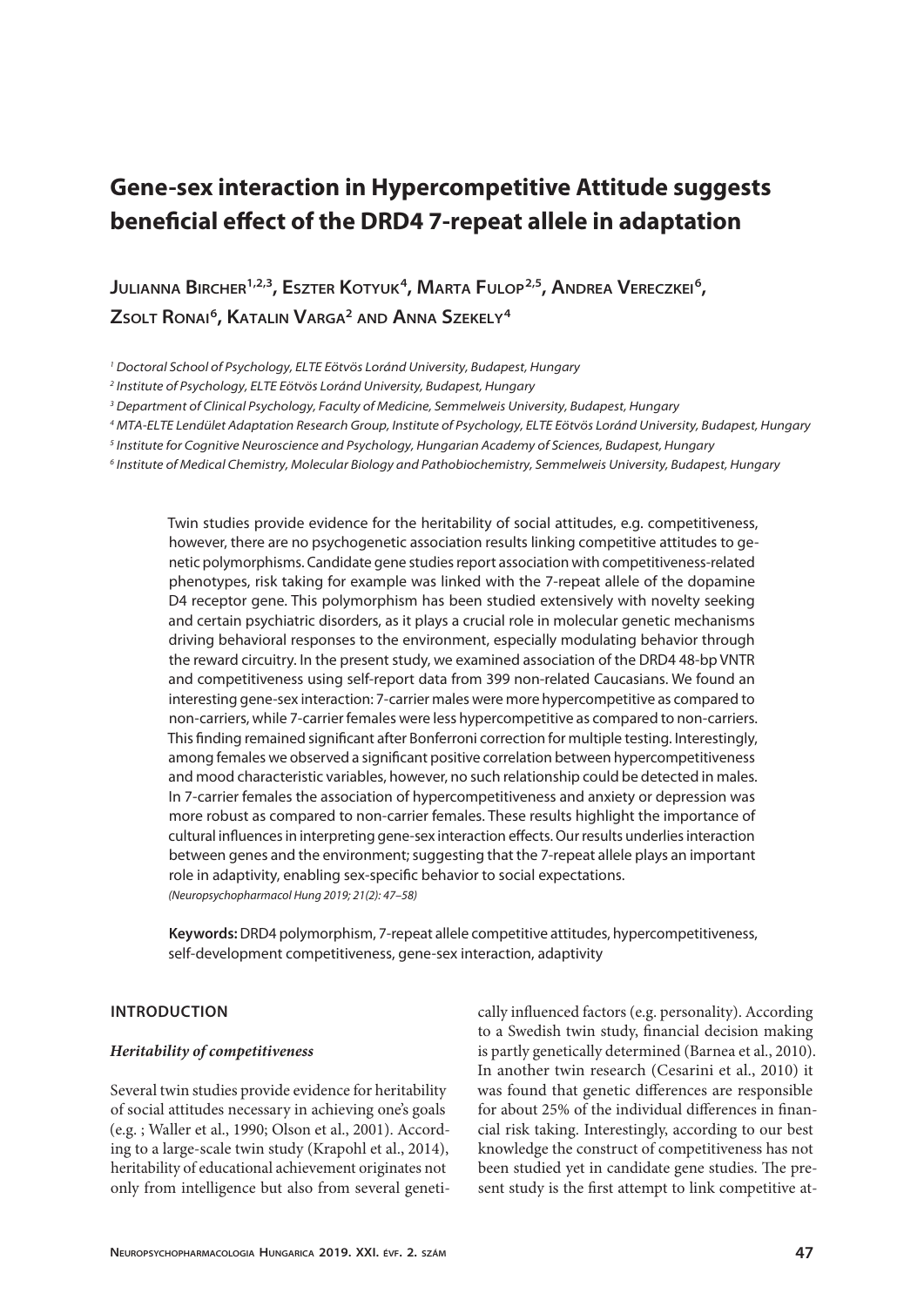titudes to a candidate genetic polymorphism. Here we studied the role of the 7-repeat allele of the dopamine D4-receptor gene (DRD4) in relation to human traits related to competitiveness.

# *The DRD4 7-repeat allele and its associations with personality and other human traits*

The D4 receptor is one of the five dopamine receptors. The DRD4 gene contains a repeat polymorphism in the exonal region of the gene, where a 48 base-pair sequence can be repeated between 2 and 11 (Van Tol et al. 1992). The most frequent allele types involve either 4 or 7 repeats in the Caucasian population (Ding et al., 2002). According to the description of Ding and colleagues the 'allele age' of the 7-repeat form is 5-10-fold younger, as compared to the ancient 4-repeat form. They suggest that this allele emerged from one or more rare mutational events. They also claim that the widespread frequency of this allele world-wide (see Chang et al., 1996) is the result of positive selection. According to a current analysis of population-specific biogeographic indicators, the natural selection hypothesis of the DRD4 7-repeat allele has been supported (Gören, 2016).

The 7-repeat form (also called as the 'adventuregene variant' in the earliest candidate gene studies) was previously associated with novelty seeking (e.g. Ebstein et al., 1996), attention deficit and hyperactivity disorder (e.g. Swanson et al., 1998; Grady et al., 2003; Faraone et al., 2005), and substance abuse (e.g. Kotler et al., 1997). Meta-analyses did not confirm association of the DRD4 7-repeat allele with novelty seeking (Paterson et al., 1999; Ebstein, 2006; Munafò et al., 2008) or addiction (McGeary, 2009). In the field of attention deficit hyperactivity disorder (ADHD), association with the DRD4 7-repeat allele was verified by two meta-analyses (Li et al., 2006; Gizer et al., 2009), but according to the most recent meta-analysis results run in opposite direction (Bonvicini et al., 2016). Due to controversial results of dopaminerg candidate genetic studies and biological overlaps among psychiatric disorders it would be more fruitful to focus rather on intermediate phenotypes (e.g. personality) and neurocognitive endophenotypes than on diagnostic categories (Varga et al., 2011; Kotyuk et al., 2014). According to previous results of our laboratory, lower persistence (Szekely et al., 2004) and lower trait impulsivity (Varga et al., 2012) was found in the presence of the DRD4 7-repeat form. Result also showed that 7-carriers also made more errors in the Stroop task (Katonai et al., 2011) suggesting that there are differences in executive function mechanisms between carriers and non-carriers.

In a recent study by Grady and colleagues (2013) frequency of the 7-repeat allele was reported to be higher among the oldest old (90-109 years old) group as compared to an ancestry matched younger (7-45 years old) sample. Accumulation of the 7-repeat allele in older population was confirmed by our research group as well (Szekely et al., 2016) in a large, healthy Hungarian sample. These results suggest that this allele may play an important role in longevity. Results from experiments with mice reared in different environmental conditions (Grady et al., 2013) fit well with these results. The DRD4 knock-out mice lived shorter and showed less spontaneous locomotor activity as compared to the wild type mice. On the other hand, knock-out mice were more susceptible to locomotor stimulation effect of cocaine and methamphetamine. Wild type mice lived longer, when reared in a rich environment (cages with many explorative options) as compared to mice reared in a poor environment. However, this beneficial effect of the environment on the lifespan was not observed in the DRD4 knockout mice. Authors conclude that this gene seems to shape behavioral responses to fit to the environmental challenges through molecular mechanisms in mice and presumably in humans as well.

## *DRD4 7-repeat allel and competitiveness-related constructs*

During the last decades a large number of association studies was published between dopaminerg gene polymorphisms and various psychological and psychiatric traits. The genetic background of hypercompetitiveness, however, has not been investigated yet according to our best knowledge, although several hypercompetitiveness-related behavioral constructs, such as financial success or risk taking were shown to be related to the genetic variants of the dopaminerg system.

Sapra and colleagues (2012) examined the genetic background of financial success on Wall Street in a group of traders (N=60) compared to a control group of university students (N=54). Although there were no differences in the frequency of DRD4 7-repeat allele, only in the polymorphism of that gene: traders were more likely homozygous for the long (L) allele of DRD4 promoter region and less likely carriers of the short (S) allele as compared to the controls. Traders also showed higher frequency of A/A alleles of COMT Val158Met polymorphisms as compared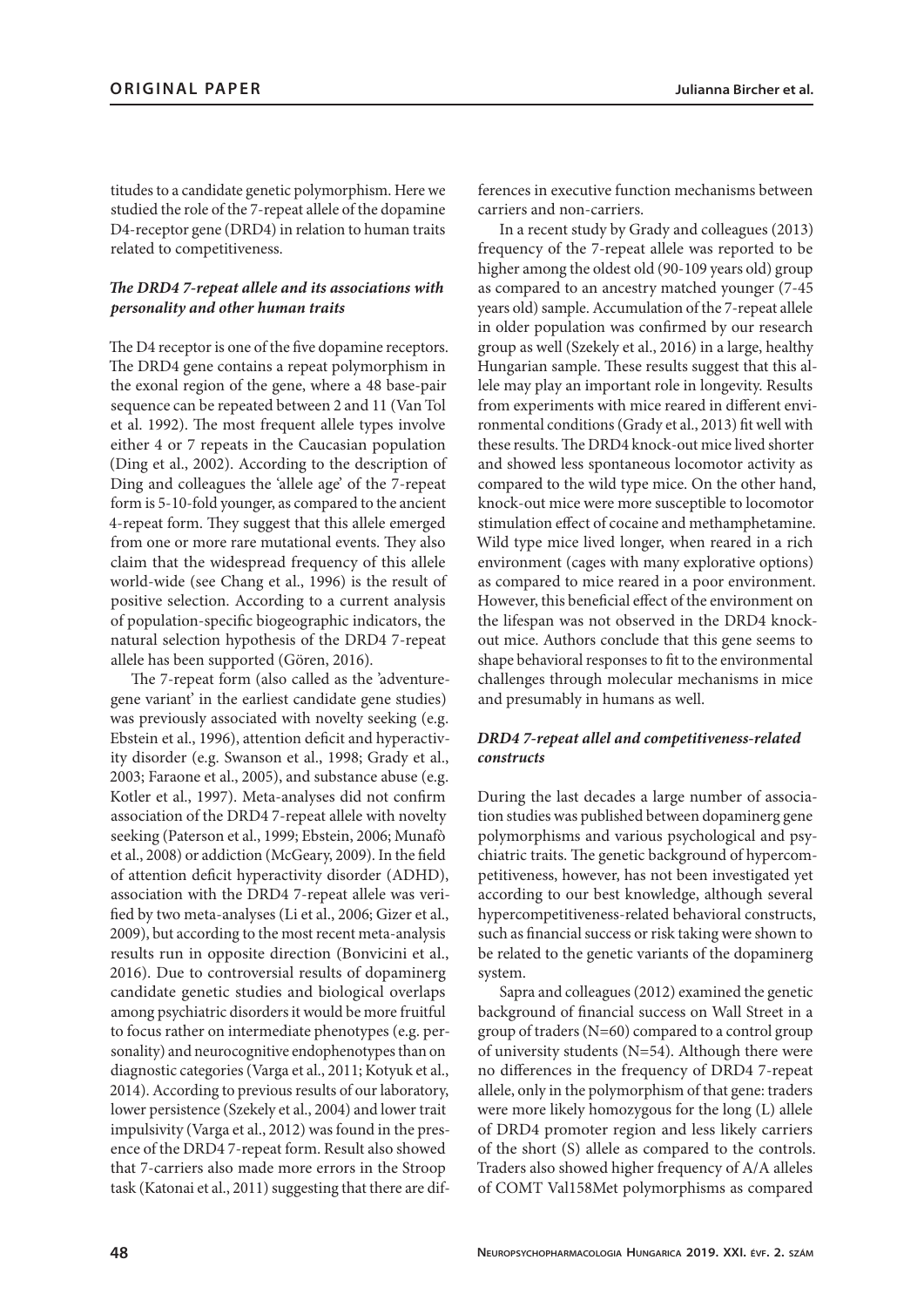to controls. An interaction effect of COMT x DRD4 emerged, but no association was found with candidate genes of other neurotransmitter systems (e.g. MAOA or SERT polymorphisms).

Among 94 young males, Dreber et al. (2009) found that 7-repeat carriers risk more money than noncarriers in financial decisions making test (the average difference was 39 USD). Later they examined 237 professional bridge players, but there were no differences in risk taking behavior of 7-repeat carriers and non-carriers (Dreber et al., 2011). In the study of Garcia and colleagues (2010) 181 young adults participated: results showed that the frequency of sexually promiscuous and/or unfaithful behaviors were higher among 7-repeat carriers as compared to non-carriers. This result is in line with the results of Grady and colleagues, and provide further evidences for the role of the 7-repeat allele in adaptivity to environmental factors.

## *Measures of different types of competitiveness*

The earliest definition of hypercompetitiveness by Horney (1937) implies a very strong need to compete and win (regardless the means and costs) in order to maintain or enhance feelings of self-worth. Aggression, exploitation, manipulation and denigration of others often emerge in such competitive situations. Several tools were developed to measure this concept (e.g. Lakie, 1964; Martin & Larsen, 1976).

Ryckman et al. (1990) created the Hypercompetitiveness Attitude scale, which is the most widely used self-report tool on this construct to date. Similarly to Horney (1937), Ryckman et al. (1990) viewed hypercompetitiveness as a maladaptive form of competitiveness emphasizing that hypercompetitive subjects are more neurotic and show lower self-esteem and psychological health and higher dogmatism and mistrust. Ryckman et al. (1992) also created the concept of 'personal development competition orientation' (or self-development competitive attitudes) which refers to the positive form of competitiveness, focusing rather on the task and on enjoyment, mastery and self-development than on the outcome of the task (e.g. winning).

According to Thornton et al. (2011) the two types of competitiveness showed association with two different types of Type A behavior: hypercompetitiveness correlated positively with Impatience-Irritability while personal development competitiveness correlated positively with Achievement Strivings. Furthermore, hypercompetitiveness is positively correlated with reported health problems while selfdevelopment competitiveness is negatively correlated with them.

## *Sex differences in competitiveness and related traits*

Competitive attitudes are linked to certain personality characteristics. Sex differences are also well established. Hypercompetitive males are more likely to show insulting sexual attitudes towards women, behave in a derogatory manner with them and to use violence under certain conditions (Ryckman et al., 1990). Ryckman et al. (1994) found that hypercompetitive subjects showed stronger narcissism, Type E behavior and different forms of sensation seeking. Since they found no differences in the strength of correlations between females and males, they did not analyze them separately. Scheer et al. (2012) examined adolescents and found that hypercompetitiveness showed inverse relationship with emotional intelligence. They also showed that girls had higher emotional intelligence and were less competitive than boys. Gneezy et al. (2003) found that the performance of students in solving mazegames is different in males and females according to the competitiveness of the environment. Males were more effective when their performance was measured to that of others, as compared to when only their own performance was measured. Later, Gneezy et al. (2009) found that sex differences in competing depends on whether the society is maternalistic or paternalistic. Based on a review of related research, they concluded that the reason for sex-differences in competitiveness is rather due to overconfidence and competitive attitudes in males, than to risk aversion of females (Niederle & Vesterlund, 2011). Others disagree, and emphasize the advantage of males in handling competitive pressure, their stronger desire to win and their stronger enjoyment of competition (Cotton et al., 2015).

Kayhan (2003) found that the so-called superiority competition, which is a construct highly similar to hypercompetitiveness, was associated with higher levels of depression among females, but not in man. Hibbard and Buhrmester (2010) also found that competing to win, a construct also similar to hypercompetitiveness, was related to higher level of depression among adolescent girls, but not among adolescent boys. It seems that high level of hypercompetitiveness among females is related to negative adjustment. One explanation for the lower level of competitiveness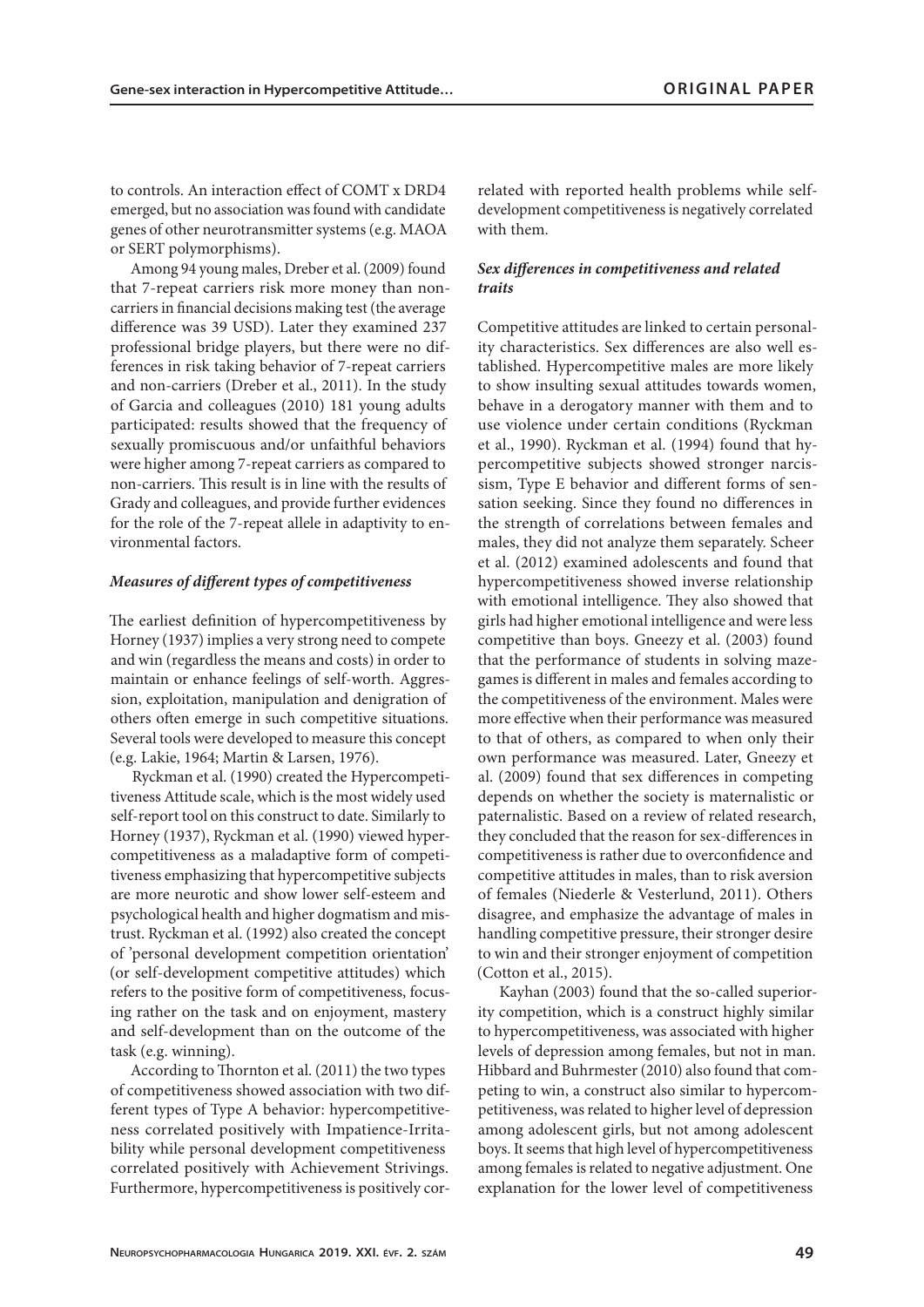among females found in the literature is that the traditional gender socialization that advocates females not to be competitive and not to be competitive in an open and explicit way like hypercompetitive people do (Hughes, 1988) and it may influence psychological well-being (Kayhan, 2003).

The aim of the present study was to examine the association between the DRD4 7-repeat allele and competitive attitudes, including analyses of possible sex differences. We also considered that gender differences may be associated with anxiety and depression in competition.

## **MATERIALS AND METHODS**

#### *Sample*

Subjects were recruited on a voluntary basis at the Eötvös Loránd University, Hungary in the framework of a project exploring association with various human traits and cognitive behavior. Participants were asked to fill out questionnaires, provide non-invasive buccal DNA samples and perform computerized behavioral tasks. The study protocols were designed in accordance with guidelines of the Declaration of Helsinki, and were approved by the Scientific and Research Ethics Committee of the Medical Research Council (ETT TUKEB). Participants included in the present study filled out the Hypercompetitive Attitude (HCA) and/or the Personal- Development Competitive Attitude (PDCA) questionnaires.

Selection criteria for the sample to be analyzed included no past or present psychiatric history (based on self-report), age range from 18 to 35 and valid questionnaire data for at least one of the studied scales. We used a sample of 399 healthy, non-related Caucasian (Hungarian) subjects for candidate gene analyses of the DRD4 repeat polymorphism. Mean age of the sample was  $21.68 \ (\pm 2.62)$  years, 40.4% of the sample was male, and 59.6% was female. Due to data collection in multiple waves, 399 subjects had PDCA scores, and 214 subjects had both PDCA and HCA scores.

#### *Phenotype measures*

Competitive attitudes were measured by two questionnaires: the Hypercompetitive Attitude (HCA) scale consisting of 26 items (Ryckman et al., 1990), and the Personal- Development Competitive Attitude (PDCA) scale consisting of 15 items (Ryckman et al., 1996). The questionnaires were translated to Hungarian from the original scales using the protocol of Beaton et al. (2000). Studies have found that both of these questionnaires have appropriate internal consistency and construct validity (Ryckman et al., 1990, 1996). The PDCA scores showed no relationship with HCA scores, the discriminant validity of these scales were satisfactory (Ryckman et al., 1996). In both scales, subjects scored statements on a 5-point Likert scale (1-5), scales were calculated as the sum of the item scores. Thus, the raw score for the HCA scale ranged between 26 and 130, and the raw score for the PDCA scale varied between 15 and 75.

Anxiety and depression was measured by the Hospital Anxiety and Depression Scale (HADS), developed by Zigmond and Snaith (1983) for a clinical, non-psychiatric population. In the present study we applied the Hungarian version (Muszbek et al., 2006). The 14 items of HADS includes 7 to assess anxiety and 7 for depression. Each item can be scored between 0 and 3, thus, the total score for both scales varied between 0 and 21.

## *DNA isolation and genotyping*

Non-invasive samples were collected from buccal cells, and genomic DNA was isolated as described earlier (Kotyuk et al., 2013a). Here we genotyped the repeat polymorphism in the 3rd exon of the DRD4 gene, also labelled as DRD4 VNTR (variable number of tandem repeats). It is important to note that our previously elaborated genotyping method (Ronai et al., 2000) avoids unbalanced amplification of the longer and shorter PCR products in heterozygotes. Observed genotype frequencies of the DRD4 repeat polymorphism were: 2/4=42 (10.5%), 2/7=16  $(4.0\%)$ ,  $3/4=18$   $(4.5\%)$ ,  $3/7=4$   $(1.0\%)$ ,  $4/4=175$   $(43.9\%)$ , 4/7=98 (24.6%), 7/7=9 (2.3%). The 4-repeat allele was the most frequent (66.0%), followed by the 7-repeat allele (17.5%). Frequencies of the other alleles were below 11%. No significant deviation was found  $(P=0.56\sqrt{5}$  from the Hardy-Weinberg equilibrium (Hardy, 1908) based on the analysis of the three most common genotypes (44, 47 and 77). In accordance with other published studies the 7-repeat present vs. 7-repeat absent genotype groups were used in our association analyses.

## *Statistical Analysis*

SPSS 20 was used for statistical analyses. Pearson correlation was used to test the possible relationship between the tested scales and age. Sex differences on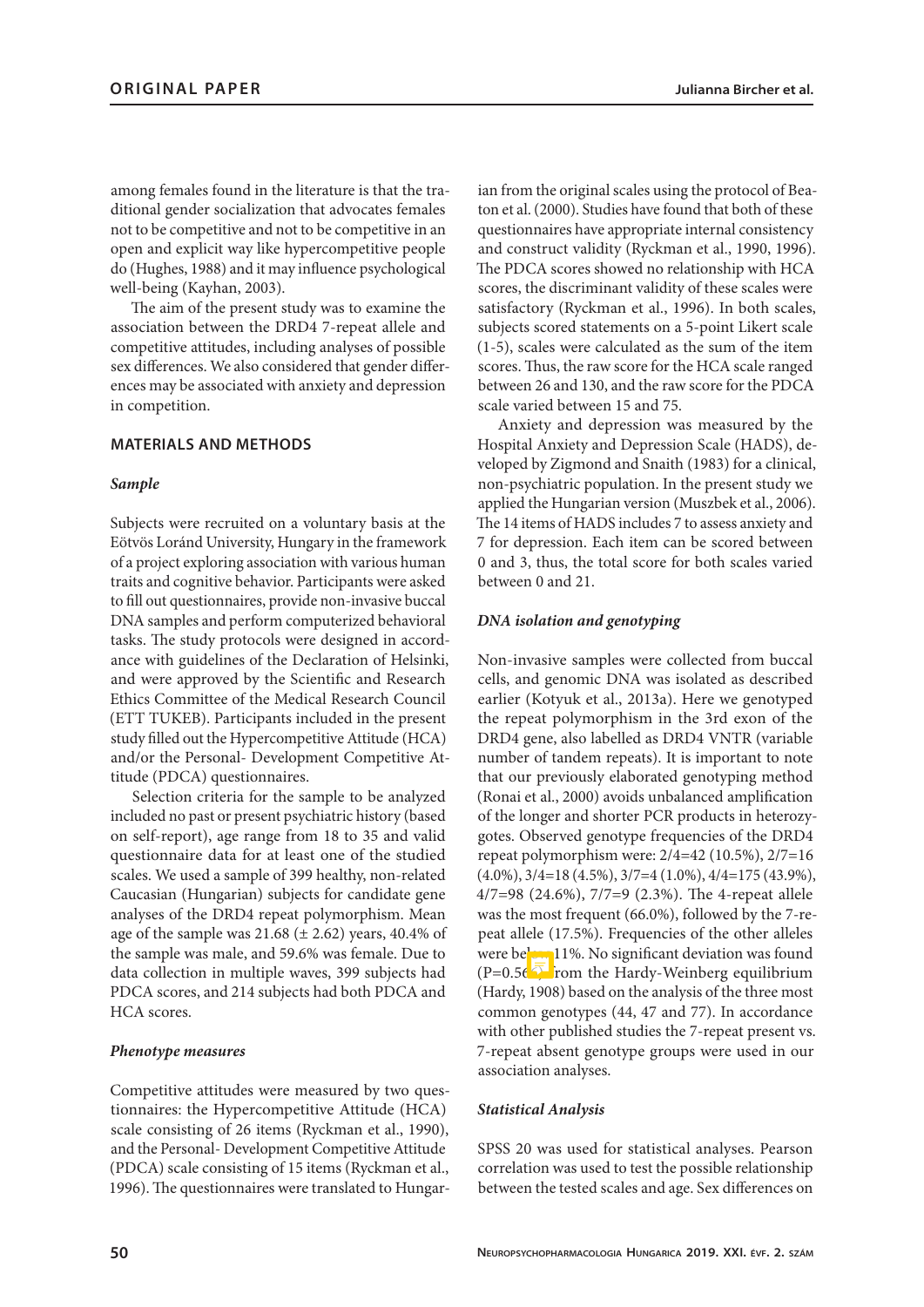|                        | <b>Males</b>                     | <b>Females</b>                   |           |
|------------------------|----------------------------------|----------------------------------|-----------|
| <b>HCA</b>             | $73.16 (\pm 13.64)$<br>$(N=69)$  | 69.58 $(\pm 14.79)$<br>$(N=145)$ | $p=0.091$ |
| <b>PDCA</b>            | 53.60 $(\pm 10.27)$<br>$(N=161)$ | 49.52 $(\pm 2.35)$<br>$(N=238)$  | $p=0.001$ |
| <b>HADS Anxiety</b>    | $6.39 (\pm 3.56)$<br>$(N=160)$   | $6.73 (\pm 3.49)$<br>$(N=235)$   | n.s.      |
| <b>HADS Depression</b> | $3.38 (\pm 2.70)$<br>$(N=160)$   | $2.94 \ (\pm 2.54)$<br>$(N=235)$ | $p=0.097$ |

**Table 1.** Sex differences in HCA, PDC, and HADS scores

HCA: Hypercompetitive Attitudes; PDCA: Personal Development Competitive Attitudes; HADS: Hospital Anxiety and Depression Scale; n.s.: non-significant

self-report scales were analyzed by one-way ANOVA. The distribution of 7-repeat allele in males vs. females was tested by chi-square test. One-way analyses of variance with covariates (ANCOVA) was used to test the association of competitiveness and the 7-repeat allele of DRD4 gene. Two-way ANOVA was used to test the interaction effect of the 7-repeat allele and sex on the two scales of competitiveness. False positive associations were ruled out by Bonferroni correction for multiple testing (Bonferroni, 1936; Miller, 1981).

#### **RESULTS**

### *Reliability of the self-report scales*

Both competitive attitude scales showed good internal consistency. Cronbach-alpha values for the HCA were 0.907 for the total sample, 0.89 for males and 0.91 for females. Cronbach-alpha values for the PDCA were 0.842 for the total sample, 0.83 for males, and 0.85 for females. In the present sample, the mean scores were 70.73 ( $\pm$ 14.50) for the HCA, and 51.17  $\pm$  11.71 for the PDCA. Correlation analysis was carried out between the two scales, but no significant correlation was observed, which is in line with the findings of Ryckman et al. (1996).

Reliability analysis was also carried out to both HADS scales. For anxiety scale, Cronbach-alpha values were 0.76 for the total sample, 0.77 for males, and 0.75 for females. For depression scale, Cronbachalpha values were the followings: 0.68 for the total sample, 0.68 for males, and 0.69 for females. In the present sample, the mean score was  $6.60 \pm 3.52$  for anxiety, and  $3.11 \pm 2.61$  for depression. Anxiety and depression scales showed significant positive correlation with each other  $(r=0.51, p < 0.001)$ .

#### *Age and sex as possible confounds*

As a next step, we examined age and sex as possible confounds. There were no significant correlations between age and HCA or PDCA scores. However, males and females tendentiously differed in their HCA scores (F(1,212)=2.875, p=0.091, ES=0.013, power=0.393), males showed higher mean HCA scores than females, see Table 1. Males also scored significantly higher on the PDCA scale (F(1,397)=11.938, p=0.001, ES=0.029, power=0.931). Thus, we used sex as a covariant in further analyses.

160 males and 235 females had HADS anxiety and depression data. There was no significant difference in HADS anxiety scores between males (M=6.39 ± 3.56) and females (M=6.73±3.49), and the difference in HADS depression scores only reached the level of tendency (F(1,393)=2.774, p=0.097, ES=0.007, power=0.383) between males (M=3.38±2.70) and females  $(M=2.94+2.54)$ .

There was no difference between males and females in the distribution of 7-repeat allele ( $\chi$ 2=0.595, p=0.44)

## *Single marker association analysis between the phenotypic measures (HCA, PDCA) and the DRD4 repeat polymorphism*

We analyzed the effects on DRD4 repeat polymorphism on HCA and PDCA scores using one way analyses of variance with sex as a covariant. The results of the ANCOVA showed no significant differences between non-carriers and 7-carriers in HCA scores. The covariant effect of sex reached the level of tendency (F(1,211)=2.979, p=0.086, ES=0.014, power=0.405). On the other hand, we observed a tendency between the 7-repeat allele and the mean PDCA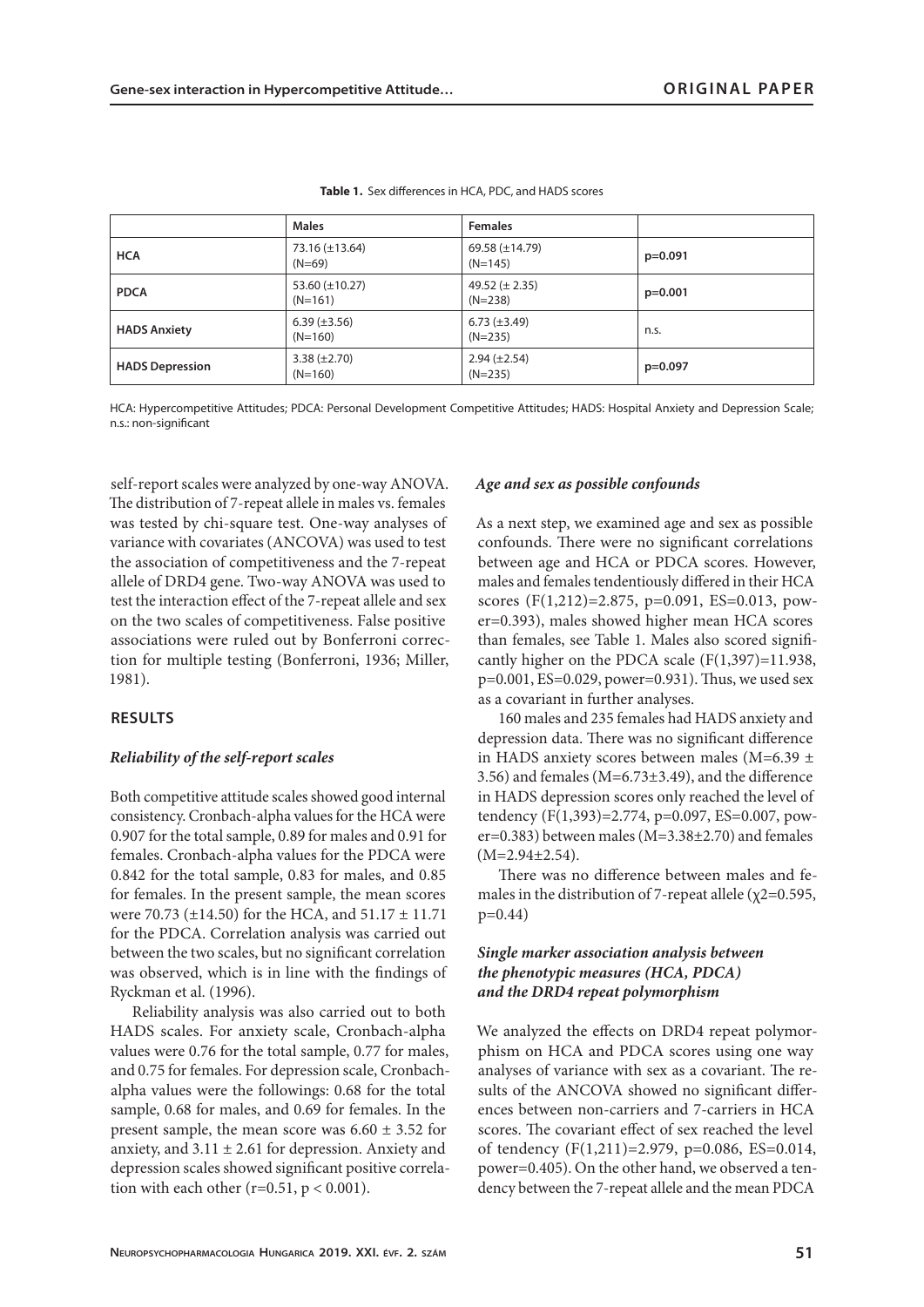

**Figure 1.** Effect of DRD4 7-repeat allele on male and female HCA scores

Mean HCA scores in 7-repeat allele carrier and non-carrier males and females. Error bars represent ± standard errors of the mean. HCA: Hypercompetitive Attitudes

scores (F(1,396)=2.788, p=0.096, ES=0.007, power=0.384 ): non-carriers showed a higher mean score (M=51.78±11.52) than 7-carriers (M=49.89±12.04). We also observed a significant association between the covariant sex and PDCA (F(1, 396)=12.424, p<0.001, ES=0.030, power=0.940 ).

# *Interaction analysis of sex and DRD4 repeat polymorphism on HCA and PDCA*

Since sex showed significant associations with competitiveness, we analyzed the possible genotype x sex interaction effect on HCA and PDCA scores with two-way ANOVAs (see Figure 1). With regards to the HCA scores, we found a significant sex main effect (F(1,210)=7.742, p=0.006, ES=0.036, power=0.791). Men scored higher (M=73.16±13.64) than women (M=69.58±14.50). The main effect of the 7-repeat allele was not significant, however, a significant interaction effect of genotypes and sex emerged (F(1,210)=7.791, p=0.006, ES=0.036, power=0.793). 7-carrier males

showed the highest mean score (M=76.70±14.16) while 7-carrier females the lowest (M=63.93±13.84). On the other hand, non-carrier males and females showed very similar mean scores (M=71.71±13.29 and M=71.73±14.64, respectively).

On PDCA scores, the main effect of sex was significant (F(1,395)=11.159, p=0.001, ES=0.027, power=0.915). Men scored higher  $(M=53.60 \pm 10.27)$ than women (M=49.52±12.35), but neither the main effect of genotypes nor the interaction effect of sex and genotypes were significant.

Bonferroni correction for multiple testing was also carried out (Bonferroni, 1936; Miller, 1981). The nominal p value (0.05) was divided by the number of analyses (4) for the main hypothesis, resulting a corrected level of significance of 0.0125. The nominally significant (p=0.006) finding regarding association of the Hypercompetitive Attitude Scale with the DRD4 repeat polymorphism remained significant after Bonferroni correction for multiple testing. Other nominally significant results did not survive correction for multiple testing.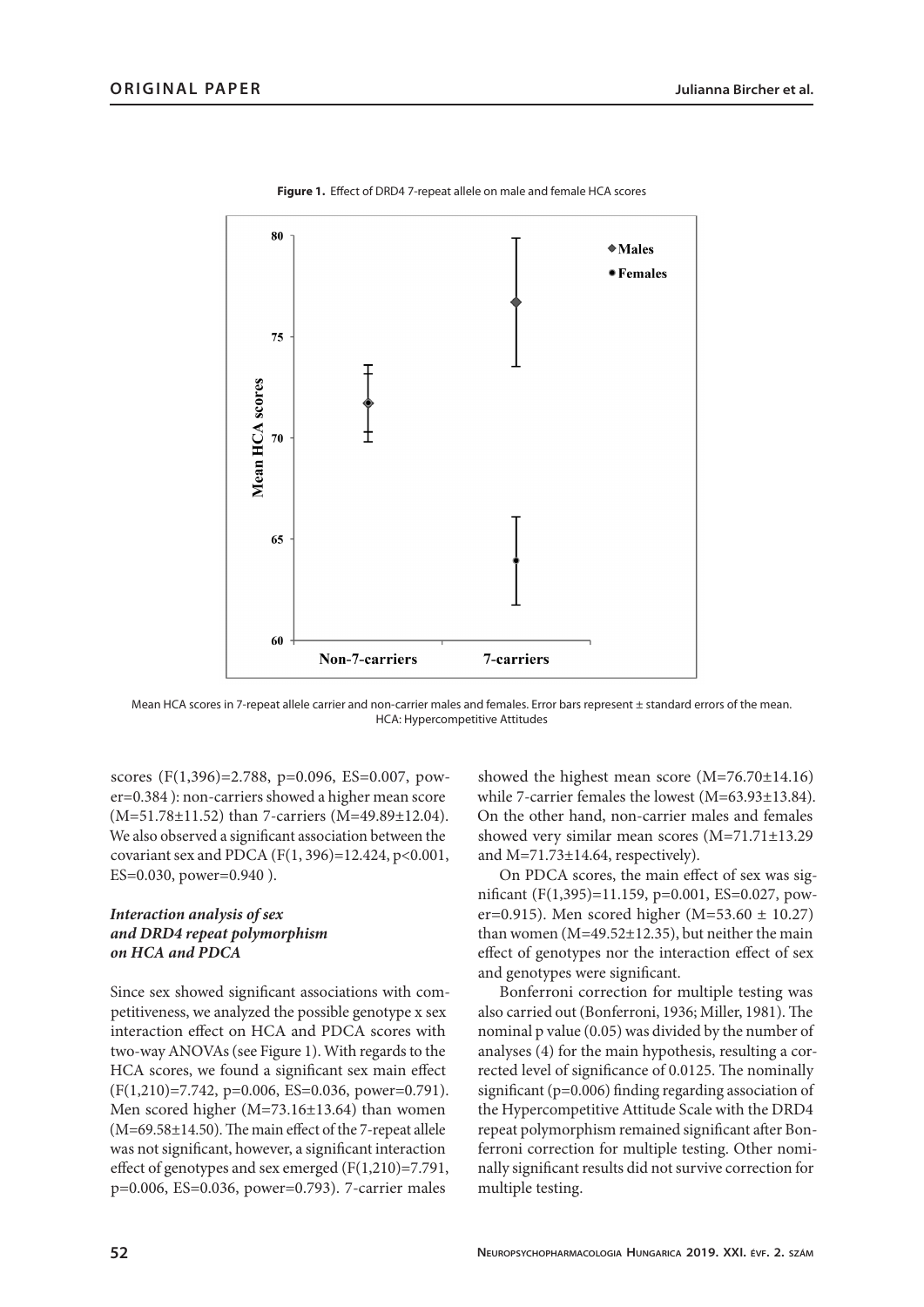|             | <b>Females</b>         |                                      |                                       | <b>Males</b>                         |              |
|-------------|------------------------|--------------------------------------|---------------------------------------|--------------------------------------|--------------|
|             |                        | 7-carriers                           | <b>Non-carriers</b>                   | 7-carriers                           | Non-carriers |
| <b>HCA</b>  | <b>HADS Anxiety</b>    | $r = 0.45$<br>$p=0.002$<br>$(N=40)$  | $r = 0.27$<br>$p=0.005$<br>$(N=105)$  | n.s.                                 | n.s.         |
|             | <b>HADS Depression</b> | $r = 0.53$<br>$p=0.0004$<br>$(N=40)$ | $r = 0.17$<br>$p=0.09$<br>$(N=105)$   | n.s.                                 | n.s.         |
| <b>PDCA</b> | <b>HADS Anxiety</b>    | n.s.                                 | $r = -0.27$<br>$p=0.001$<br>$(N=161)$ | $r = -0.30$<br>$p=0.024$<br>$(N=56)$ | n.s.         |
|             | <b>HADS Depression</b> | n.s.                                 | $r = -0.29$<br>p<0.001<br>$(N=161)$   | $r = -0.41$<br>$p=0.002$<br>$(N=56)$ | n.s.         |

**Table 2.** Relationship between competitiveness and mood separately by sex and 7-repeat allele

HCA: Hypercompetitive Attitudes; PDCA: Personal Development Competitive Attitudes; HADS: Hospital Anxiety and Depression Scale; n.s.: non-significant

# *Relationship between competitive attitudes and depression or anxiety – post hoc analyses*

#### *Hypercompetitiveness and mood*

We hypothesized that hypercompetitiveness in females show association with anxiety and depression based on the available literature (Kayhan, 2003; Hibbard & Buhrmester, 2010). Thus, we performed correlation analyses to see if there is relationship between hypercompetitive attitudes and anxiety and depression in females and males separately. For results, see Table 2. We found significant positive relationship between HCA hypercompetitiveness and HADS anxiety scores in females ( $r=0.34$ ,  $p=0.00002$ ,  $N=145$ ), but not in males where the correlation was close to zero  $(r=- 0.01, p=0.97, N=69)$ . HADS depression scores also correlated with HCA scores in females (r=0.28, p=0.001, N=145), but not in males (r=0.001, p=0.94, N=69).

Next, we explored whether the correlation of HCA and mood variables was stronger in 7-repeat carriers as compared to non-carriers in females. Interestingly, significant positive association of HCA and anxiety was far more robust in 7-repeat carrier females  $(r=0.45, p=0.002, N=40)$  as compared to non-carrier females ( $r=0.27$ ,  $p=0.005$ ,  $N=105$ ). The difference of these correlation values for carriers and non-carriers was significant using the Fisher r-to-z transformation  $(Z=3.97, p=0.0001)$ .

Relationship of hypercompetitiveness and depression in females was also stronger in 7-carriers (r=0.53,  $p=0.0004$ , N=40) as compared to non-carriers (r=0.17, p=0.09, N=105), and the difference between correlation coefficients was significant (Z=2.18, p=0.0146). In non-carrier or 7-carrier males, the relationship between hypercompetitiveness and anxiety or depression was not significant.

## *Personal Developmental Competitive Attitudes and mood*

We also explored if there is association between PDCA self-development competitiveness and HADS anxiety and depression scores, see Table 2. Personal develop $me$ <sub> $\frac{1}{\sqrt{2}}$ </sub> competitive attitude is a more positive way of competing (Ryckman et al., 1992) than hypercompetitiveness. In our sample males' PDCA scores negatively correlated with anxiety (r=-0.20, p=0.011, N=160), and with depression ( $r=-0.28$ ,  $p<0.001$ ,  $N=160$ ). Females also showed significant negative correlation between PDCA score and anxiety (r=-0.17, p=0.01, N=235), and PDCA score and depression (r=-0.21, p=0.001, N=235).

In the next step, based on the results above, we carried out correlation analyses in both males and females, regarding to the presence/absence of the 7-repeat allele. As results showed, in males there was no significant correlation among non-carrier males between PDCA score and anxiety (r=-0.11, p=0.265, N=104), and between PDCA and depression (r=-0.16, p=0.111, N=104). In 7-carriers, significant negative association was observed between PDCA score and anxiety ( $r=-0.30$ ,  $p=0.024$ ,  $N=56$ ), and PDCA and depression ( $r=-0.41$ ,  $p=0.002$ ,  $N=56$ ). In females, results were the opposite: in non-carriers, there was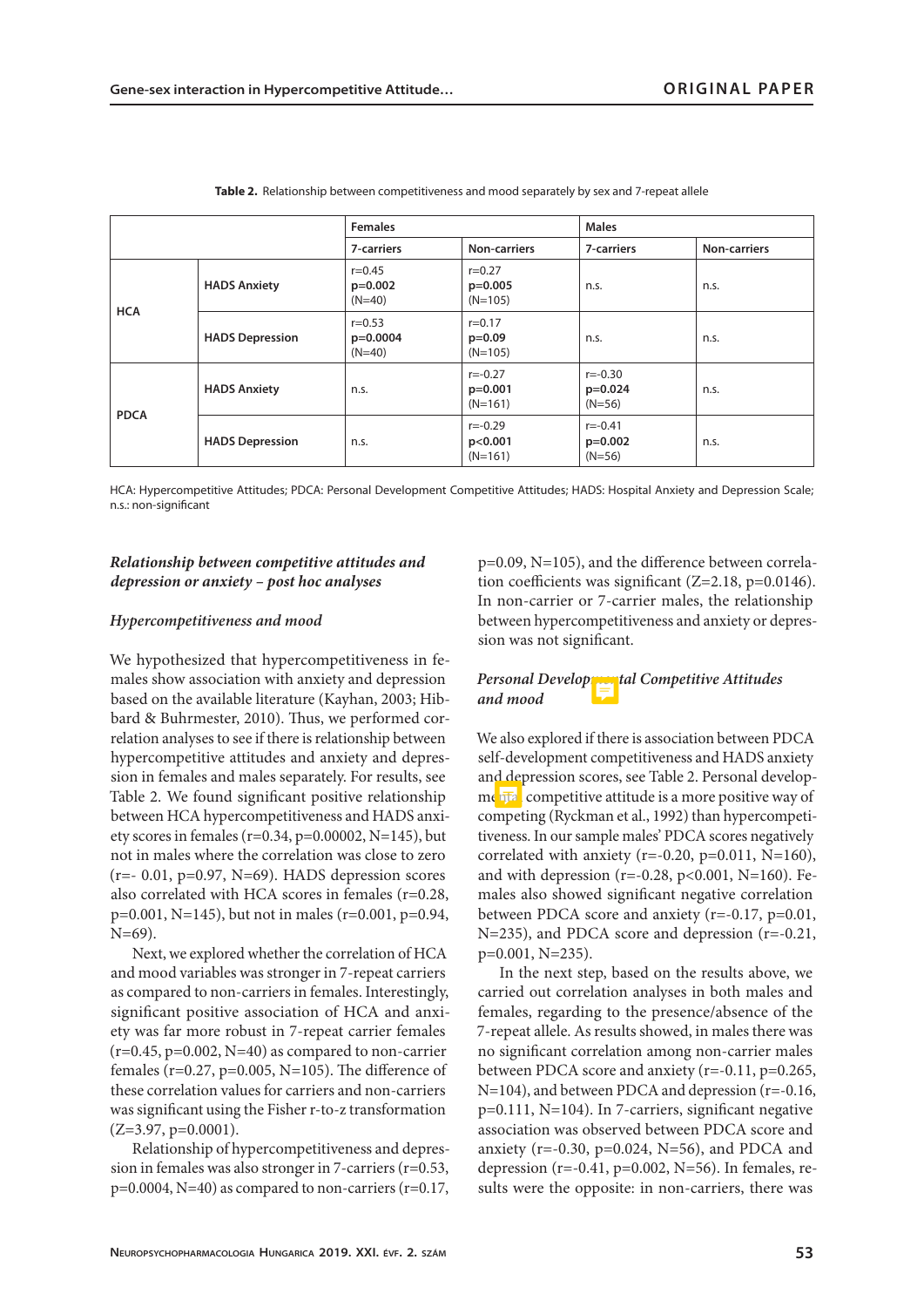a significant negative association between PDCA scores and anxiety (r=-0.27, p=0.001, N=161), and PDCA and depression scores (r=-0.29, p<0.001, N=161), while in 7-carriers we found no significant relationship between PDCA and anxiety (r=0.002, p=0.986, N=74) or PDCA and depression scores (r=- 0.04, p=0.737, N=74).

# **DISCUSSION**

Our most important results highlight the importance of societal factors in interpreting gene x sex interaction effects in psychogenetic findings. Recent research suggests that phenotypes, such as educational achievement and financial decision making are partly inherited (e.g. Barnea et al., 2010; Cesarini et al., 2010; Krapohl et al., 2014). On the other hand, heritability of competitive attitudes have not yet been established. Moreover, there are no studies to date investigating association of DRD4 gene polymorphisms and competitiveness. Some studies found association between the 7-repeat allele and different types of risk-taking behavior (e.g. Dreber et al., 2009; Garcia et al., 2010), but the others have not (e.g. Dreber et al., 2011; Sapra et al., 2012). Earlier results about the relationship between the 7-repeat allele and other risk-related personality phenotypes are inconsistent (e.g. novelty seeking: Ebstein, 2006; Munafò et al., 2008, addictions: McGeary, 2009).

# *DRD4 repeat polymorphism, as a possible modulator of adaptive behavior*

When testing the difference of hypercompetitive attitudes in those with different DRD4 alleles, we found no significant differences using the full sample, however sex was a significant covariant. We assumed that sex could be an important factor in shaping the DRD4 effect on competitiveness, similarly to the results of Grady et al. (2013) who found association between the 7-repeat allele and longevity only in females. Our group also reported similar female-specific longevity effect of the DRD4 7-repeat allele (Szekely et al., 2016). Our findings presented here show a significant interaction of genotype and sex on hypercompetitiveness (p=0.006): 7-repeat carrier males showed higher hypercompetitiveness as compared to non-carriers, while 7-repeat carrier females showed less hypercompetitiveness than non-carrier females or males.

Our results also support earlier results about the DRD4 gene - environment interaction effect in mice behavior (Grady et al., 2013). The beneficial effect of social and environmental stimuli on lifespan was present only in wild type mice but not in DRD4 knockout mice. Consistent with their findings, in our study the sex differences in hypercompetitiveness (which is most probably a gender role effect) was more robust in 7-carriers but was missing in non-carriers. These results suggest that DRD4 7-repeat allele could have an important modulating role in shaping behavioral responses to environmental cues. These results support findings of Ding et al. (2002), who explained the widespread dissemination of the 7-repeat allele by positive selection mechanisms.

Exact molecular-functional differences as a consequence of the DRD4 repeat polymorphism are not fully understood to date. It is important to note that the studied DRD4 repeat polymorphism is in the exonic area, therefore the coded receptor proteins have also variable length. According to Asghari et al. (2002) the length of the intracellular loop of the receptor might have an importance as a connecting area of various proteins playing a role in signal transduction.. There is no linear connection, however, between number of repeats and signaling effectiveness. We fully agree with the notion of a recent review (Pappa et al., 2015) that results to date are very inconsistent and functionality of the DRD4 repeat polymorphism needs to be explored further.

## *Sex differences in competitiveness*

Previous studies (Kayhan, 2003; Hibbard & Buhrmester, 2010) found that in females strongly competitive attitudes show relationship with higher levels of depression. Our findings also highlight a positive correlation in females between hypercompetitiveness and mood variables such as anxiety (r=0.34) and depression (r=0.28). These results suggest that hypercompetitive females (who are not in line with the traditional gender role expectations of the society that rewards a less competitive attitude for female) display poorer psychological well-being. Van de Vliert and Janssen (2002) found that competitive societies are happier if women are less competitive than men. It was also found that a society is the most unhappy if both men and women are highly and equally competitive. The deviation from the stereotype that women are less competitive (Williams & Best, 1990; Fülöp & Berkics, 2015) costs subjective well-being. In males, however, we did not observe a positive relationship between hypercompetitiveness and mood variables. Societies reward dominance strivings more in case of men than women (Cashdan, 1998) and females find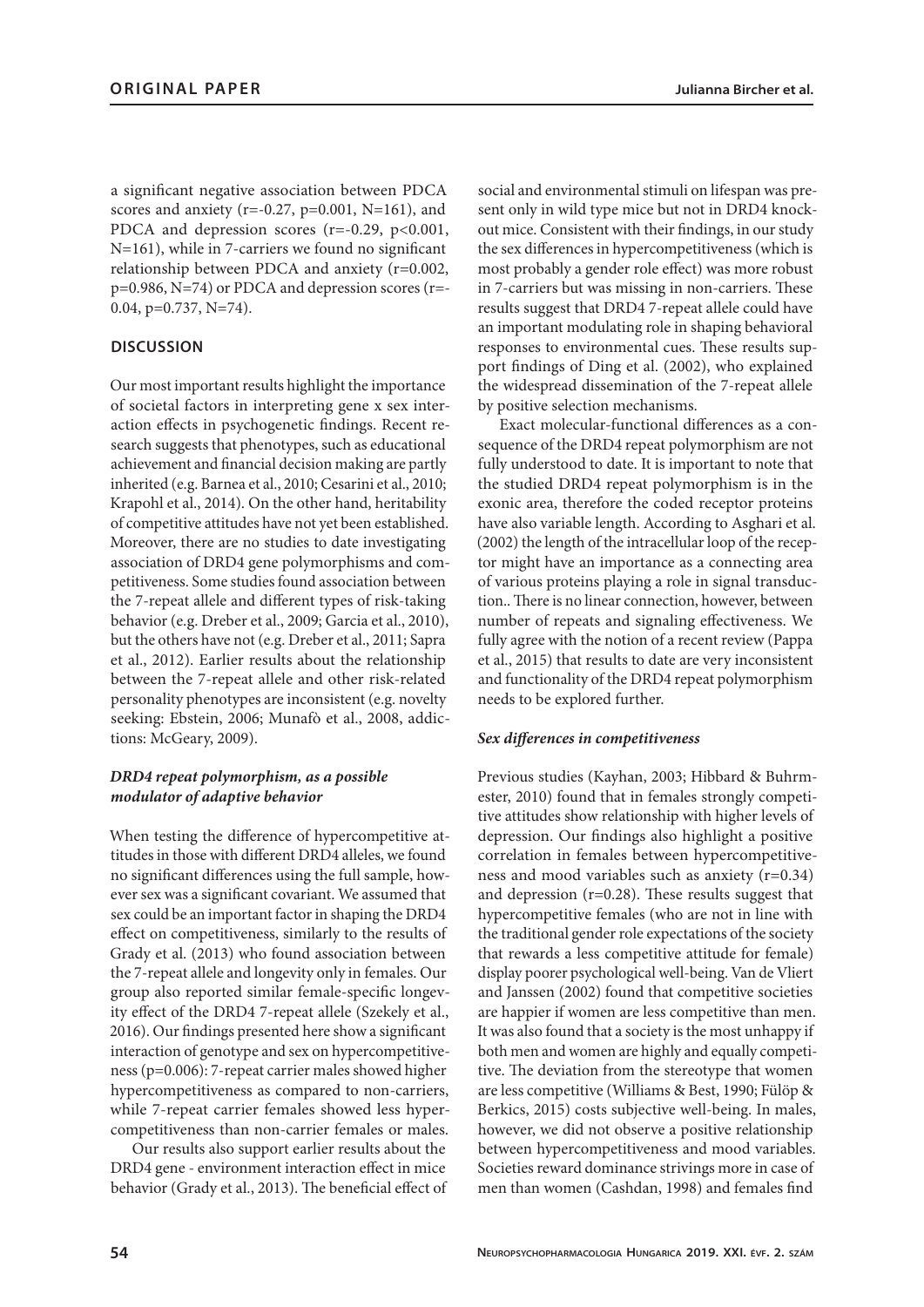competitive men more attractive (Riskind & Wilson, 1982).

# *Interaction between DRD4 repeat polymorphism, competitiveness and mood characteristics*

We also showed that the DRD4 repeat variants may serve as an important moderator of the relationship between hypercompetitiveness and mood variables. Among 7-repeat carrier females the correlation between hypercompetitiveness and mood variables was more pronounced (in anxiety r=0.45, in depression r=0.53) as compared to non-carrier females (in anxiety r=- 0.27, in depression r=0.17). These findings highlight a genetic effect on how men and women adapt to culturally distinct expectations of society. Jiang et al. (2015) also confirmed the modulating role of DRD4 gene on altruistic behavior: they found that in the 4/4 homozygous group Christian males were more altruistic as compared to non-Christian males.

Results related to self-developmental competitive attitudes were different: we found no significant interaction of genotype and sex on this type of competitiveness. When seeking relationship with this type of competitiveness and mood variables we observed negative correlation between personal development attitudes and mood variables, contrary to our earlier results between hypercompetitiveness and mood. Although consistently with our present results, PDCA and HCA do not correlate according to previous literature (Ryckman et al., 1996), studies examining relations of these two competition types with personality (e.g. Thornton et al., 2011) suggest that they function quite differently. As previous studies showed association between mood variables and other candidate genes, e.g. glial cell line-derived neurotrophic factor – GDNF (Kotyuk et al., 2013b), it worth to examine its relations with competitiveness and mood.

#### *Evaluation of the present results*

Strength of the study presented here is that here we examined first time the dopaminergic relations of competitiveness. Our results show the modulating role of the DRD4 7-repeat allele on sex differences in competitiveness. Limitation of the present study is the relatively low number of subjects (N=399), mainly from the same (young) age group.

We believe that large cross-cultural studies are needed including various age-groups and both sexes to reinforce the presented resulst and explore further genetic effects and gene x environment interactions.

#### **CONCLUSIONS**

The gene-sex interaction in Hypercompetitive Attitude presented here suggests beneficial effect of the DRD4 7-repeat allele in adaptation. We report that males carrying the DRD4 7-repeat allele were more hypercompetitive as compared to non-carriers. Females, however show an opposite direction: 7-carrier females were less hypercompetitive as compared to non-carriers. We assume that this gene-sex interaction is the result of social influences: gender socialization dictates females to be less competitive than males (Hughes, 1988). We also found relationship between hypercompetitiveness and mood variables, specific for females only. Moreover, this relationship was more pronounced in 7-carrier females, as compared to noncarrier females. Thus, social influences are crucial to explore in interpreting gene x sex interaction effects. We conclude that the 7-repeat allele plays an important role in adaptivity through sex-specific behavior to social expectations. These findings fit well with prior findings suggesting that the 7-repeat allele is indeed a "success" allele (Chang, 1996; Ding et al., 2002; Gören, 2016). It may also function as a longevity enabling gene (Perls & Terry 2003) by modulating phenotypes which may play role in longer lifetime. Future directions may be to reveal possible mediators in the association of the DRD4 7-repeat allele and longevity.

#### **List of Abbreviations**

| ber tandem repeat polymorphism                  |       | MDRD4 VNTR: Dopamine Receptor D4 gene, variable num- |
|-------------------------------------------------|-------|------------------------------------------------------|
|                                                 |       |                                                      |
|                                                 | COMT: | Catechol-o-methyltransferase                         |
| Glial cell-derived neurotrophic factor<br>GDNF: |       |                                                      |
| <b>Hypercompetitive Attitudes</b><br>HCA:       |       |                                                      |
| PDCA:                                           |       | Personal Development Competitive Attitudes           |
| HADS:<br>Hospital Anxiety and Depression Scale  |       |                                                      |
| <b>ANOVA:</b><br>Analysis of Variance           |       |                                                      |
| ANCOVA:<br>Analysis of Covariance               |       |                                                      |

**Acknowledgements:** This work was supported by the Hungarian Academy of Sciences in the framework of the Lendület II. program (through project: LP-2018-21/2018) and by the National Research, Development and Innovation Office (through the Hungarian Scientific Research Fund K111789). We also thank support of the Faculty of Education and Psychology, ELTE Eötvös Loránd University (ELTE-PPK).

**CONFLICT OF INTEREST:** The authors declare no competing financial interests.

**Corresponding author:** Julianna Bircher E-mail: bircher.julianna@med.semmelweis-univ.hu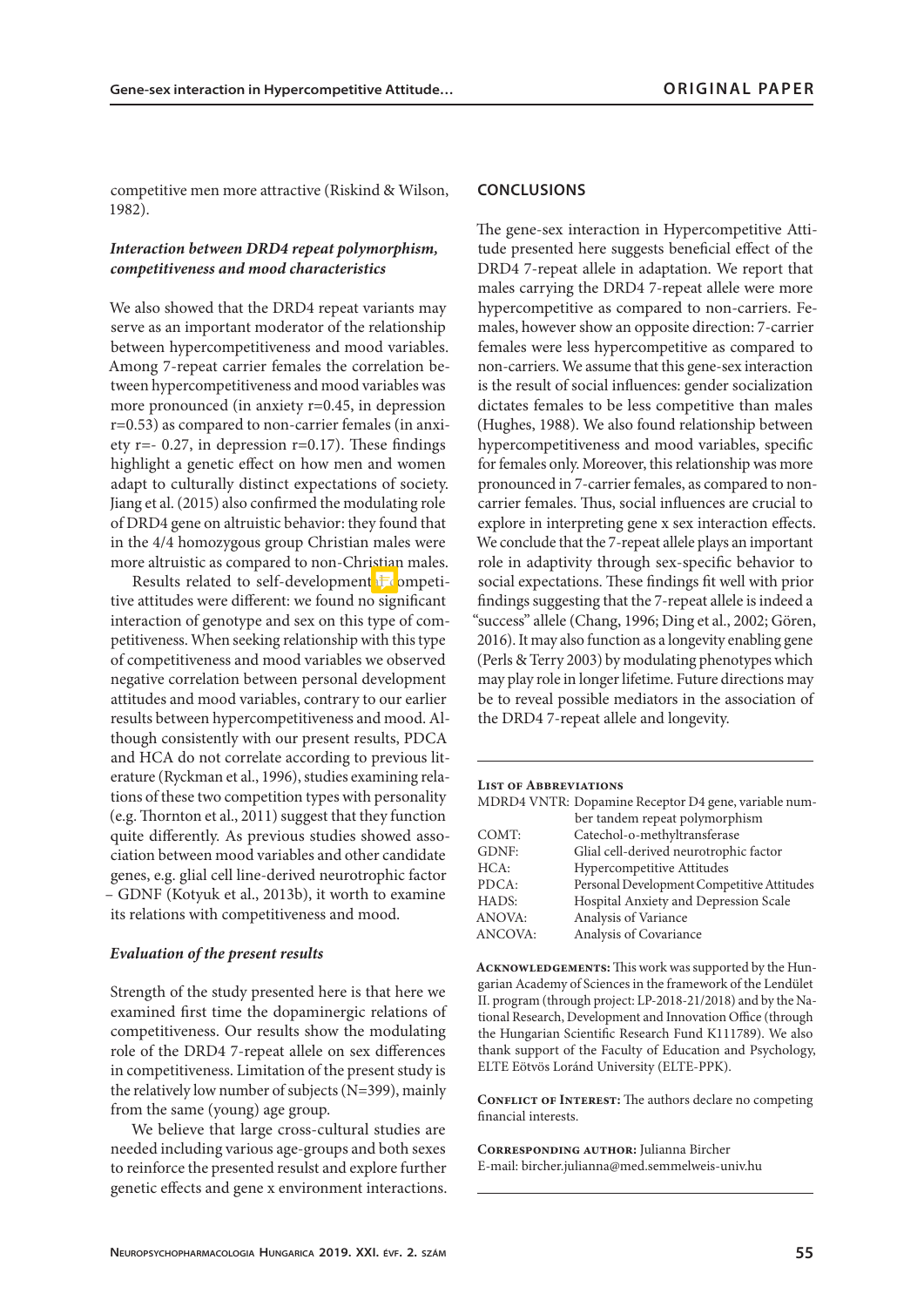### **REFERENCES**

- 1. Asghari V., Sanyal S., Buchwaldt S., Paterson A., Jovanovic V., Van Tol, H. H. M. (2002) Modulation of Intracellular Cyclic AMP Levels by Different Human Dopamine D4 Receptor Variants. J Neurochem 65: 1157–1165.
- 2. Barnea A., Cronqvist H., Siegel S. (2010) Nature or nurture: What determines investor behavior? J Financ Econ, 98: 583–604.
- 3. Beaton D. E., Bombardier C., Guillemin F., Ferraz M. B. (2000) Guidelines for the process of cross-cultural adaptation of selfreport measures. Spine, 25: 3186–3191.
- 4. Bonferroni, C. E. (1936) Teoria statistica delle classi e calcolo delle probabilità. Pub R Ist Superiore Sci Econ Commerc Firenze, 8: 3–62.
- 5. Bonvicini C., Faraone S. V., Scassellati C. (2016) Attention-deficit hyperactivity disorder in adults: A systematic review and meta-analysis of genetic, pharmacogenetic and biochemical studies. Mol Psychiatr, 21: 872–884.
- 6. Cashdan, E. (1998) Are men more competitive than women? Brit J Soc Psychol, 37: 213-229.
- 7. Cesarini D., Johannesson M., Lichtenstein P., Sandewall Ö., Wallace B. (2010) Genetic Variation in Financial Decision-Making. J Financ, 65: 1725–1754.
- 8. Cotton, C. S., Li C., McIntyre F., Price J. P. (2015) Which explanations for gender differences in competition are consistent with a simple theoretical model? J Behav Exp Econ, 59: 56–67.
- 9. Ding Y.-C., Chi H.-C., Grady D. L., Morishima A., Kidd J. R., Kidd K. K., Flodman, P., Spence, M.A., Schuck, S., Swanson, J.M., Zhang, Y.P., (2002) Evidence of positive selection acting at the human dopamine receptor D4 gene locus. P Natl A Sci, 99: 309–314.
- 10. Dreber, A., Apicella, C. L., Eisenberg, D. T. A., Garcia, J. R., Zamore, R. S., Lum., J. K., Campbell, B. (2009) The 7R polymorphism in the dopamine receptor D4 gene (DRD4) is associated with financial risk taking in men. Evol Hum Behav, 30: 85–92.
- 11. Dreber, A., Rand, D., Wernefelt, N., Garcia, J. R., Lum, K., Zeckhauser, R. (2011) The Dopamine Receptor D4 Gene (DRD4) and Self-Reported Risk Taking in the Economic Domain. HKS Faculty Research Working Paper Series, John F. Kennedy School for Government, Harvard University.
- 12. Ebstein, R. P. (2006) The molecular genetic architecture of human personality: beyond self-report questionnaires. Mol Psychiatr, 11: 427–445.
- 13. Ebstein, R. P., Novick, U., Umansky, R., Priel, B., Osher, Y., Blaine, D., Bennett, E. R., Nemanov, L., Katz, M., Belmaker, R. H. (1996) Dopamine D4 receptor (D4DR) exon III polymorphism associated with the human personality trait of Novelty Seeking. Nat Genet, 12: 78–80.
- 14. Faraone, S. V., Perlis, R. H., Doyle, A. E., Smoller, J. W., Goralnick, J. J., Holmgren, M. A., Sklar, P. (2005) Molecular Genetics of Attention-Deficit/Hyperactivity Disorder. Biol Psychiat, 57: 1313–1323.
- 15. Fülöp, M., Berkics M. Perception of gender differences in competition in post-socialist Hungary. In: Safdar, S., Koszakowksa-Berezecka, N. (Eds.), The Psychology of Gender through the Lens of Culture. Springer International Publishing, Switzerland, 2015, pp. 193-218.
- 16. Garcia, J. R., MacKillop, J., Aller, E. L., Merriwether, A. M., Wilson, D. S., Lum, J. K. (2010) Associations between Dopamine D4 Receptor Gene Variation with Both Infidelity and Sexual Promiscuity. PLoS ONE, 5: e14162.
- Gizer, I. R., Ficks, C., Waldman, I. D. (2009) Candidate gene studies of ADHD: a meta-analytic review. Hum Genet, 126: 51–90.
- 18. Gneezy, U., Leonard, K. L., List, J. A. (2009) Gender Differences in Competition: Evidence\\ From a Matrilineal and a Patriarchal Society. Econometrica, 77: 1637–1664.
- 19. Gneezy, U., Niederle, M., Rustichini, A. (2003) Performance in Competitive Environments: Gender Differences. Q J Econ, 118: 1049–1074.
- 20. Gören, E. (2016) The biogeographic origins of novelty-seeking traits. Evol Hum Behav 37: 456–469.
- 21. Grady, D. L., Chi, H.-C., Ding, Y.-C., Smith, M., Wang, E., Schuck, S., Flodman, P., Spence, M. A., Swanson, J. M., Moyzis, R. K. (2003) High prevalence of rare dopamine receptor D4 alleles in children diagnosed with attention-deficit hyperactivity disorder. Mol Psychiatr, 8: 536–545.
- 22. Grady, D. L., Thanos, P. K., Corrada, M. M., Barnett, J. C., Ciobanu, V., Shustarovich, D., Napoli, A., Moyzis, A. G., Grandy, D., Rubinstein, M., Wang, G. J. (2013) DRD4 Genotype Predicts Longevity in Mouse and Human. J Neurosci, 33(1): 286–291.
- 23. Hardy, G. H. (1908) Mendelian Proportions in a Mixed Population. Science, New Series, 28: 49–50.
- 24. Hibbard, D. R., Buhrmester, D. (2010) Competitiveness, gender, and adjustment among adolescents. Sex Roles, 63: 412-424.
- 25. Horney, K. The neurotic personality of our time. Norton, New York, 1937.
- 26. Hughes, L. A. (1988) "But that's not really mean": Competing in a cooperative mode. Sex Roles, 19: 669-687.
- 27. Jiang, Y., Bachner-Melman, R., Chew, S. H., Ebstein, R. P. (2015) Dopamine D4 receptor gene and religious affiliation correlate with dictator game altruism in males and not females: evidence for gender-sensitive gene × culture interaction. Front Neurosci, 9
- 28. Katonai, R. E., Szekely, A., Sasvari-Szekely, M. (2011) Effect of dopaminergic and serotonergic gene variants on cognitive performance. Neuropsychopharmacol Hung, 13(2): 81-86.
- 29. Kayhan, R. (2003) Two Facets of Competitiveness and their Influence on Psychological Adjustment. Honors Project, 4 http: //digitalcommons.iwu.edu/psych\_honproj/4
- 30. Kotler, M., Cohen, H., Segman, R., Gritsenko, I., Nemanov, L., Lerer, B., Kramer, I., Zer-Zion, M., Kletz, I., Ebstein, R. P. (1997) Excess dopamine D4 receptor (D4DR) exon III seven repeat allele in opioid-dependent subjects. Mol Psychiatr, 1997(2): 251–254.
- 31. Kotyuk, E., Keszler, G., Nemeth, N., Ronai, Z., Sasvari-Szekely, M., Szekely, A. (2013a) Glial Cell Line-Derived Neurotrophic Factor (GDNF) as a Novel Candidate Gene of Anxiety. PLoS ONE, 8: e80613.
- 32. Kotyuk, E., Nemeth, N., Halmai, Z., Faludi, G., Sasvari-Szekely, M., Szekely, A. (2013b) Association between mood characteristics and polymorphisms of glial cell line-derived neurotrophic factor (GNDF) in patients with depression. Neuropsychopharmacol Hung, 15(2): 63-72.
- 33. Kotyuk, E., Sasvári-Szekely, M., & Székely, A. (2014) Neurocognitive endophenotypes in psychiatric genetics. Neuropsychopharmacol Hung, 16(2): 85-90.
- 34. Krapohl, E., Rimfeld, K., Shakeshaft, N. G., Trzaskowski, M., McMillan, A., Pingault, J.-B., Asbury, K., Harlaar, N., Kovas, Y., Dale, P. S., Plomin, R. (2014) The high heritability of educational achievement reflects many genetically influenced traits, not just intelligence. P Natl A Sci, 111: 15273–15278.
- 35. Lakie, W. (19649 Expressed Attitudes of Various Groups of Athletes toward Athletic Competition. Res Quart American Association for Health, Physical Education and Recreation, 35: 497–503.
- 36. Li, D., Sham, P. C., Owen, M. J., He L. (2006) Meta-analysis shows significant association between dopamine system genes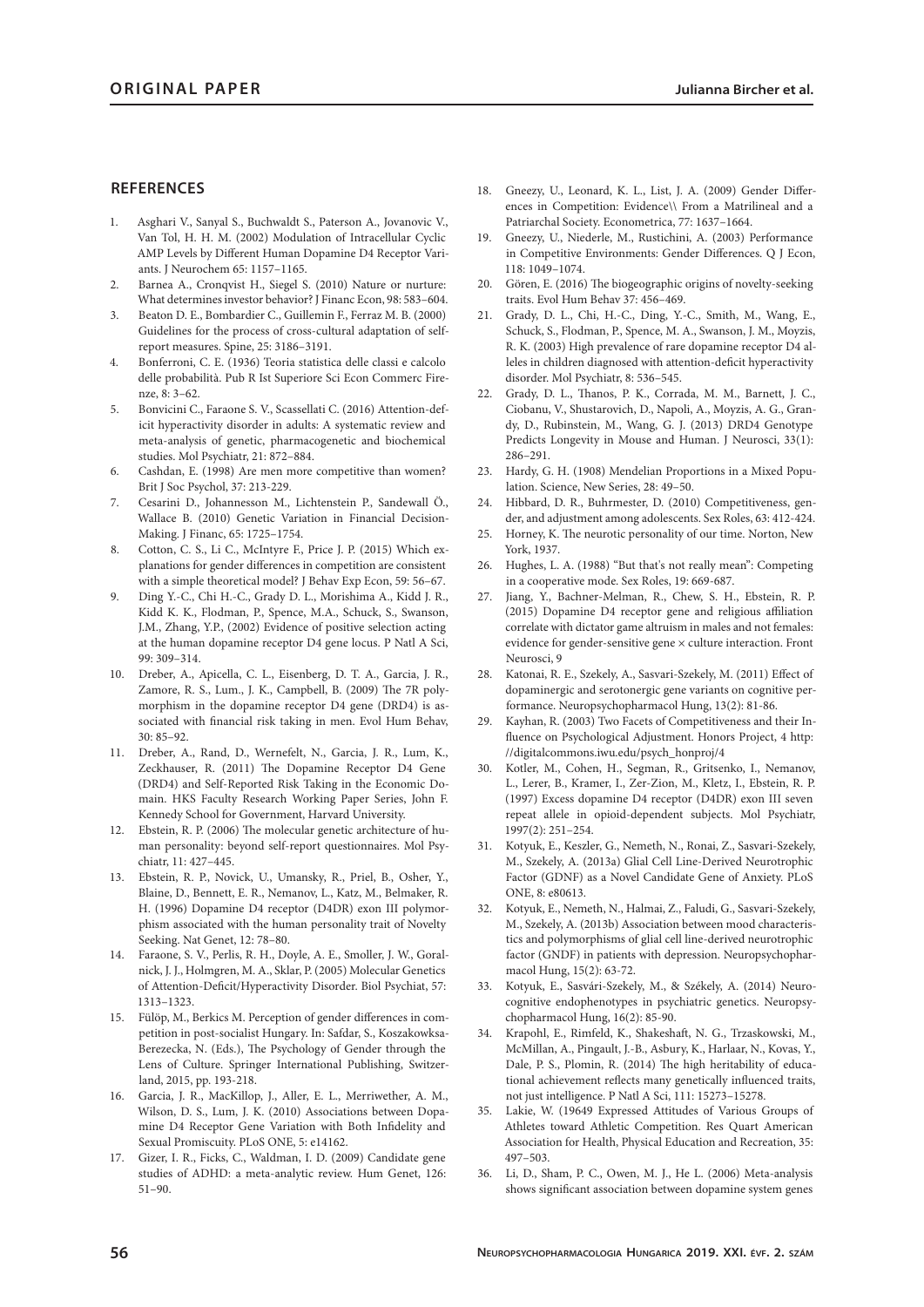and attention deficit hyperactivity disorder (ADHD). Hum Mol Genet, 15: 2276–2284.

- 37. Martin, H. J., Larsen, K. S. (1976) Measurement of Competitive-Cooperative Attitudes. Psychol Rep, 39: 303–306.
- 38. McGeary, J. (2009) The DRD4 exon 3 VNTR polymorphism and addiction-related phenotypes: a review. Pharmacol Biochem Be, 93: 222–229.
- 39. Miller, R. G. Simultaneous statistical inference, second ed. Springer-Verlag, New York, 1981.
- 40. Munafò, M. R., Yalcin, B., Willis-Owen, S. A., Flint, J. (2008) Association of the dopamine D4 receptor (DRD4) gene and approach-related personality traits: meta-analysis and new data. Biol Psychiat, 63: 197–206.
- 41. Muszbek, K., Szekely, A., Balogh, É. M., Molnár, M., Rohánszky, M., Ruzsa, Á., Varga, K., Szöllösi, M., Vadász, P. (2006) Validation of the Hungarian Translation of Hospital Anxiety and Depression Scale. Qual Life Res, 15: 761–766.
- 42. Niederle, M., Vesterlund, L. (2011) Gender and Competition. Annu Rev Econ, 3: 601–630.
- 43. Olson, J. M., Vernon, P. A., Harris, J. A., Jang, K. L. (2001) The heritability of attitudes: a study of twins. J Pers Soc Psychol, 80: 845–860.
- 44. Pappa, I., Mileva-Seitz, V. R., Bakermans-Kranenburg, M. J., Tiemeier, H., Van IJzendoorn, M. H. (2015) The magnificent seven: A quantitative review of dopamine receptor d4 and its association with child behavior. Neurosci Biobehav R, 57: 175–186.
- 45. Paterson, A. D., Sunohara, G. A., Kennedy, J. L. (1999) Dopamine D4 receptor gene: novelty or nonsense? Neuropsychopharmacol, 21: 3–16.
- 46. Riskind, J. H., Wilson, D. W. (1982) Interpersonal Attraction for the Competitive Person: Unscrambling the Competition Paradox J Appl Soc Psychol, 12: 444–452.
- 47. Ronai, Z., Guttman, A., Nemoda, Z., Staub, M., Kalasz, H., Sasvari-Szekely, M. (2000) Rapid and sensitive genotyping of dopamine D4 receptor tandem repeats by automated ultrathinlayer gel electrophoresis. Electrophoresis, 21: 2058–2061.
- 48. Ryckman, R. M., Hamel, J. (1992) Female adolescents' motives related to involvement in organized team sports. Int J Sport Psychol, 23: 147–160.
- 49. Ryckman, R. M., Hammer, M., Kaczor, L. M., Gold, J. A. (1990) Construction of a Hypercompetitive Attitude Scale. J Pers Assess, 55: 630–639.
- 50. Ryckman, R. M., Hammer, M., Kaczor, L. M., Gold, J. A. (1996) Construction of a Personal Development Competitive Attitude Scale. J Pers Assess, 66: 374–385.
- 51. Ryckman, R. M., Thornton, B., Butler, J. C. (1994) Personality Correlates of the Hypercompetitive Attitude Scale: Valid-

ity Tests of Horney's Theory of Neurosis. J Pers Assess, 62: 84–94.

- 52. Sapra, S., Beavin, L. E., Zak, P. J. (2012) A Combination of Dopamine Genes Predicts Success by Professional Wall Street Traders. PLoS ONE, 7: e30844.
- 53. Scheer, S. D., Harrod, N., Lekies, K. S. (2012) The Influence of Competitive Personality Orientation on Adolescent Emotional Intelligence. J Youth Dev, 7: 5–18.
- 54. Swanson, J. M., Sunohara, G. A., Kennedy, J. L., Regino, R., Fineberg, E., Wigal, T., Lerner, M., Williams, L., LaHoste, G. J., Wigal, S. (1998) Association of the dopamine receptor D4 (DRD4) gene with a refined phenotype of attention deficit hyperactivity disorder (ADHD): a family-based approach. Mol Psychiatr, 3: 38–41.
- 55. Szekely, A., Kotyuk, E., Bircher, J., Vereczkei, A., Balota, D. A., Sasvari-Szekely, M., Ronai, Z. (2016) Association between Age and the 7 Repeat Allele of the Dopamine D4 Receptor Gene. PLoS ONE, 11: e0167753.
- 56. Szekely, A., Ronai, Z., Nemoda, Z., Kolmann, G., Gervai, J., Sasvari-Szekely, M. (2004) Human personality dimensions of persistence and harm avoidance associated with DRD4 and 5-HT-TLPR polymorphisms. Am J Med Genet B, 126B: 106–110.
- 57. Thornton, B., Ryckman, R. M., Gold, J. A. (2011) Competitive Orientations and the Type A Behavior Pattern. Psychology, 2: 411–415.
- 58. Van de Vliert, E., Janssen, O. (2002) Competitive societies are happy if women are less competitive than men. Cross-Cult Res, 36: 321-337.
- 59. Van Tol, H. H., Wu, C. M., Guan, H. C., Ohara, K., Bunzow, J. R., Civelli, O., Kennedy, J., Seeman, P., Niznik, H. B., Jovanovic, V., (1992) Multiple dopamine D4 receptor variants in the human population. Nature, 358: 149–152.
- 60. Varga, G., Szekely, A., Antal, P., Sarkozy, P., Nemoda, Z., Demetrovics, Z., Sasvari-Szekely, M. (2012) Additive effects of serotonergic and dopaminergic polymorphisms on trait impulsivity. Am J Med Genet B, 159B: 281–288.
- 61. Varga, G., Szekely, A., Sasvari-Szekely, M. (2011) Candidate gene studies of dopaminergic and serotonergic polymorphisms. Neuropsychopharmacol Hung, 13(2): 93-101.
- 62. Waller, N. G., Kojetin, B. A., Bouchard, T. J., Lykken, D. T., Tellegen, A. (1990) Genetic and Environmental Influences on Religious Interests, Attitudes, and Values: A Study of Twins Reared Apart and Together. Psychol Sci, 1: 138–142.
- 63. Williams, J. E., Best, D. L. Measuring sex stereotypes: A multination study. Sage Publications Inc., Thousand Oaks, CA, US, 1990.
- 64. Zigmond, A. S., Snaith R. P. (1983) The Hospital Anxiety and Depression Scale. Acta Psychiat Scand, 67: 361–370.